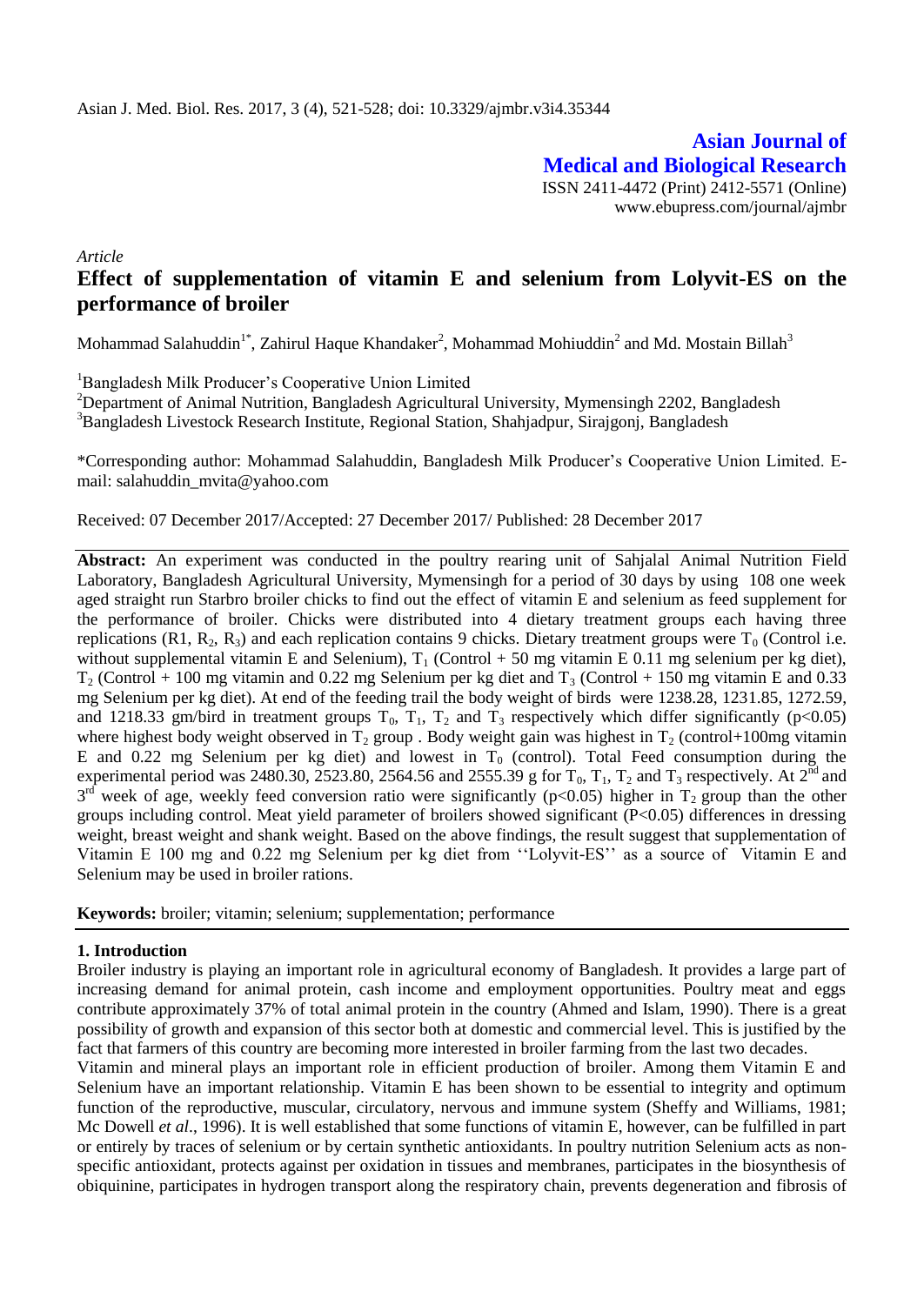the pancreas in chicks, influences the absorption and retention of Vitamin E. Vitamin E and Selenium recognized as an essential nutrient for poultry. Both Vitamin E and Selenium are needed for adequate immune response by poultry (NRC, 1983).

Both vitamin E and Selenium protect leukocytes and macrophages during phagocytosis the mechanism whereby mammals immunologically kill invading bacteria. Vitamin E and Selenium may help these cells to survive the toxic products that are produced to effectively kill ingested bacteria (Badwey and Karnovsky,1980; Leassard *et al*., 1991).Vitamin E requirement of broiler chicks recommended by National Research Council (NRC-1994) is 10 IU/kg of diet, but Combs and Scott (1977) reported that at least 30 IU/kg diet was needed to minimize susceptibility of hepatic microbes to per oxidation and Selenium requirement for broiler chick recommended by NRC-1994, 0.15 mg/kg diet. Ullery (1974) reported that Selenium concentration in grain is highly variable (0.40 to 0.05 ppm). Many of the Vitamins are oxidized with coming into contact with oxygen. So birds cannot fill up their requirement from natural diet.

Because of the high variability and unknown bio availability vitamin and mineral in feeds, poultry producers have come to rely to large extent on commercially synthesized vitamins. In practice, feed manufactures usually ignore to a certain degree the contribution of many vitamins in feed stuffs and provide complete vitamin supplementation.

At present various synthetic vitamin E and Selenium premix are available in the market and their indiscriminate practice in broiler industry may follow without much scientific consideration. ''Loly vit-ES" is one of the commercial vitamin E and Selenium premix, which is produced and marketed by Loly Pharma Ltd., Bangladesh. The manufacturers of this product claim that it exert its beneficial effects on the performance of broilers based on common principles of vitamin E and Selenium. Experimental results on the effect of Vitamin E and Selenium in the diet of broiler chicks are not available in the local condition.

Since vitamin E and Selenium appeared as a performance enhancer in broiler in the market. It would be interesting to conduct an experiment with this product to investigate its beneficial effects. Therefore the present study was undertaken to know the effects of supplementation of ''Lolyvit-ES" as a source of vitamin E and Selenium on broiler performance (Growth rate, feed consumption, feed efficiency, meat characteristics and dressing percentage).

### **2. Materials and Methods**

The experiment was conducted in the poultry rearing unit of Sahjalal Animal Nutrition Field Laboratory, Bangladesh Agricultural University, Mymensingh for a period of 30 days by using 108 one week aged straight run starbro broiler chicks to find out the effect of vitamin E and selenium as feed supplement for the performance of broiler.

## **2.1. Experimental birds**

One hundred and eight straight run day old starbro broiler chicks were collected from BRAC hatchery, Valuka, Mymensingh. The chicks were brooded on deep litter upto 7 days.

### **2.2. Chemical composition of Lolyvit-ES**

The Lolyvit-ES is vitamin E – mineral premix manufactured by Loly Pharma Ltd., Bangladesh. Lolyvit- ES contain 10 gm Vitamin E and 50 gm Selenium.

### **2.3. Dietary treatments**

After 7 days chicks were weighted and randomly distributed into 4 dietary treatment groups namely  $T_0$ ,  $T_1$ ,  $T_2$ , and  $T_3$  and each having three replications  $(R_1, R_2, R_3)$  and each replication contains 9 chicks. The basal diet (considered as control) contained 15.35 mg vitamin E and 0.36 mg selenium. Dietary treatment groups were –

 $T<sub>0</sub>$  (Control i.e without additional vitamin E and Selenium)

 $T_1$  (Control + 50 mg vitamin E and 0.11 mg selenium per kg diet)

 $T_2$  (Control + 100 mg vitamin and 0.22 mg Selenium per kg diet)

 $T_3$  (Control + 150 mg vitamin E and 0.33 mg Selenium per kg diet)

### **2.4. Ration formulation**

The basal diets for broiler was formulated with the locally available feed ingredients. After weighing of feed ingredients, yellow corn, soybean meal, rice polish, and fish meal were hand mixed thoroughly. Then oyster shell and common salt were mixed properly with the whole feed. All the diets were divided equally and then vitamin E and Selenium premix were added according to experimental design. The mixed feed (diet) were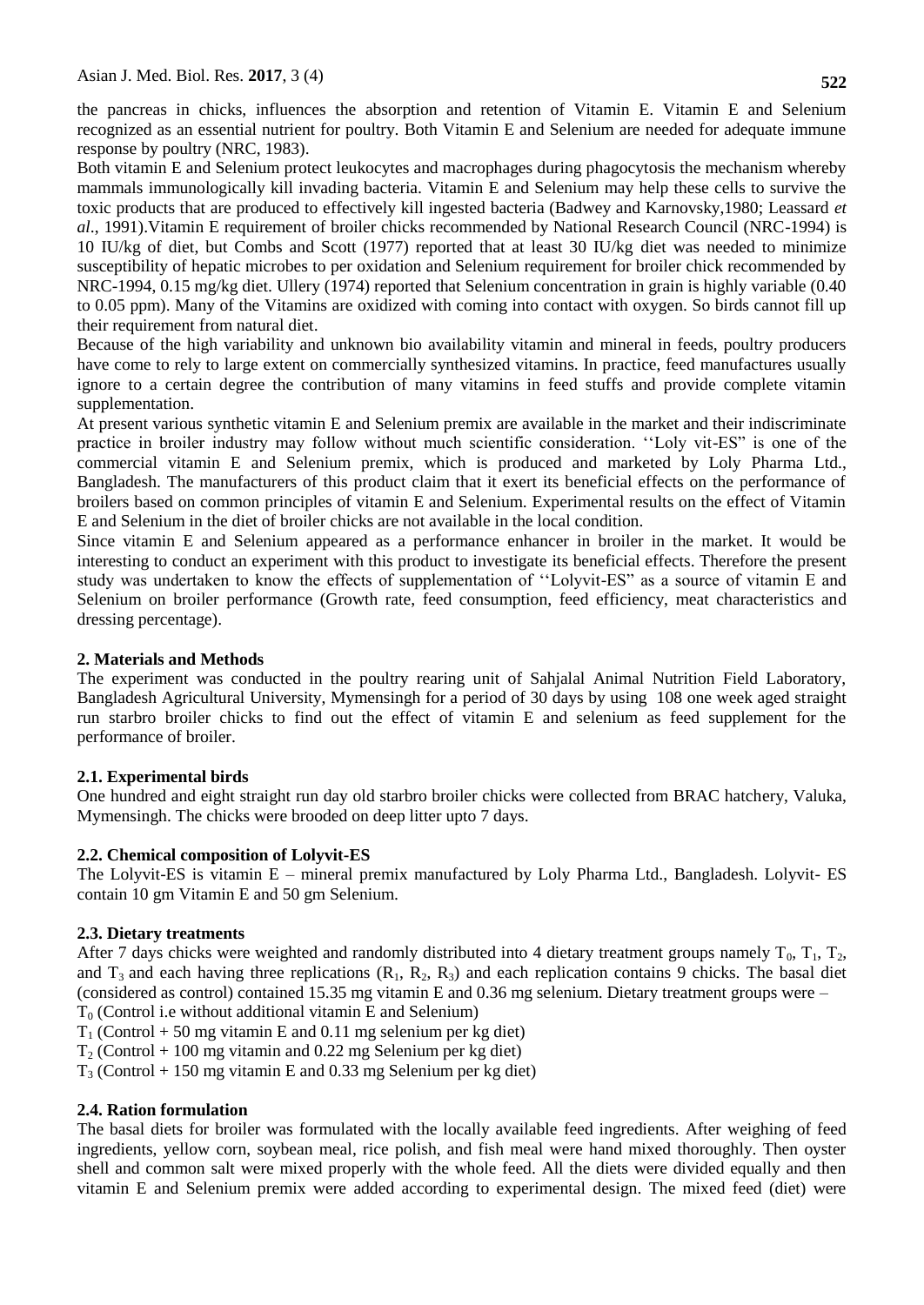stored in separated gunny bags. Broiler rations containing 22.2% Crude protein and 3150 kcal/kg metabolizable energy 15.36 mg/kg vitamin E, 0.36 mg/kg selenium.

### **2.5. Preparation of house**

Twelve cages were considered for this trial and each having floor space of 0.91 m<sup>2</sup> (120 cm  $\times$  76 cm). The experimental house and cages were properly cleaned and washed by forced water using a hose-pipe and then disinfected by bleaching powder. At the same time, all feeders, plastic buckets waterers and other necessary equipment's were cleaned properly, washed and disinfected with phenyl solution and subsequently dried and left empty for a week before the arrival of chicks. Wall and wire nets were thoroughly disinfected by spraying Vircons-S solution (Ante International Limited, England) in water and kept free to dry up properly.

### **2.5.1. Litter management**

Fresh dried rice husk was spread on the floor under the cages at a depth of 4 cm. After 3 weeks of age, upper layer of the litter with droppings were removed and replaced by new litter material. Every week's litter was stirred to prevent accumulation of ammonia gas and maggot formation.

### **2.5.2. Light, temperature and ventilation**

For the control of temperature and light a 100-watt electric bulb was used for each cage. Electric light was provided in the trial house for 24 hours and the brooding temperature was maintained near about  $34^{\circ}$ C for first week and decreased gradually at the rate of  $3^0C$  in each week.

### **2.5.3. Feeder and waterer management**

For the first 7 days, feeds were given on paper and water was supplied in a round waterer. One feeder and one waterer were provided for each cage (9 broilers). The feeders were thoroughly washed and cleaned at the end of each week and waterer was washed twice a day. Feeds and water were supplied *ad libitum* to all broilers.

### **2.5.4. Biosecurity**

Proper bio-security measures were taken during the experimental period. Equipment's were made clean and disinfected. Footbath (containing solution of potassium permanganate) was maintained at the entrance of the experimental house.

## **2.6. Vaccination**

The birds were vaccinated against Newcastle Disease at day 4 and day 20 and against Infectious Bursal Disease (Gumboro) at day 11. The vaccines werw collected from District Veterinary Hospital, Aqua, Mymensingh.

## **2.7. Record keeping and collection of data**

The following parameters were recorded during the experimental period:

## **2.7.1. Live weight and body weight gain**

Broilers were weighted in a group at the beginning of the trial and then every week at the age of day 7, 14, 21, 28 and 35. Weighing was done using electric balance before supplying feed at morning of each week. The average body weight gain of broilers in each replication was calculated by deducting initial body weight from final body weight.

## **2.7.2. Feed consumption and feed conversion efficiency**

Feed offered were recorded when supplied in cages and refusal at the end of each week also recorded. Feed intake and feed conversion efficiency were calculated by following formula:

(a) Feed intake per week 
$$
(g/bird) = \frac{Feed consumed in a week (g)}{Number of birds}
$$

(b) Feed conversion ratio (FCR) =  $\frac{F}{W}$ 

### **2.7.3. Mortality**

Due to the fact that there is no death of bird occur during the experiment period. So there is no data was recorded for dead bird.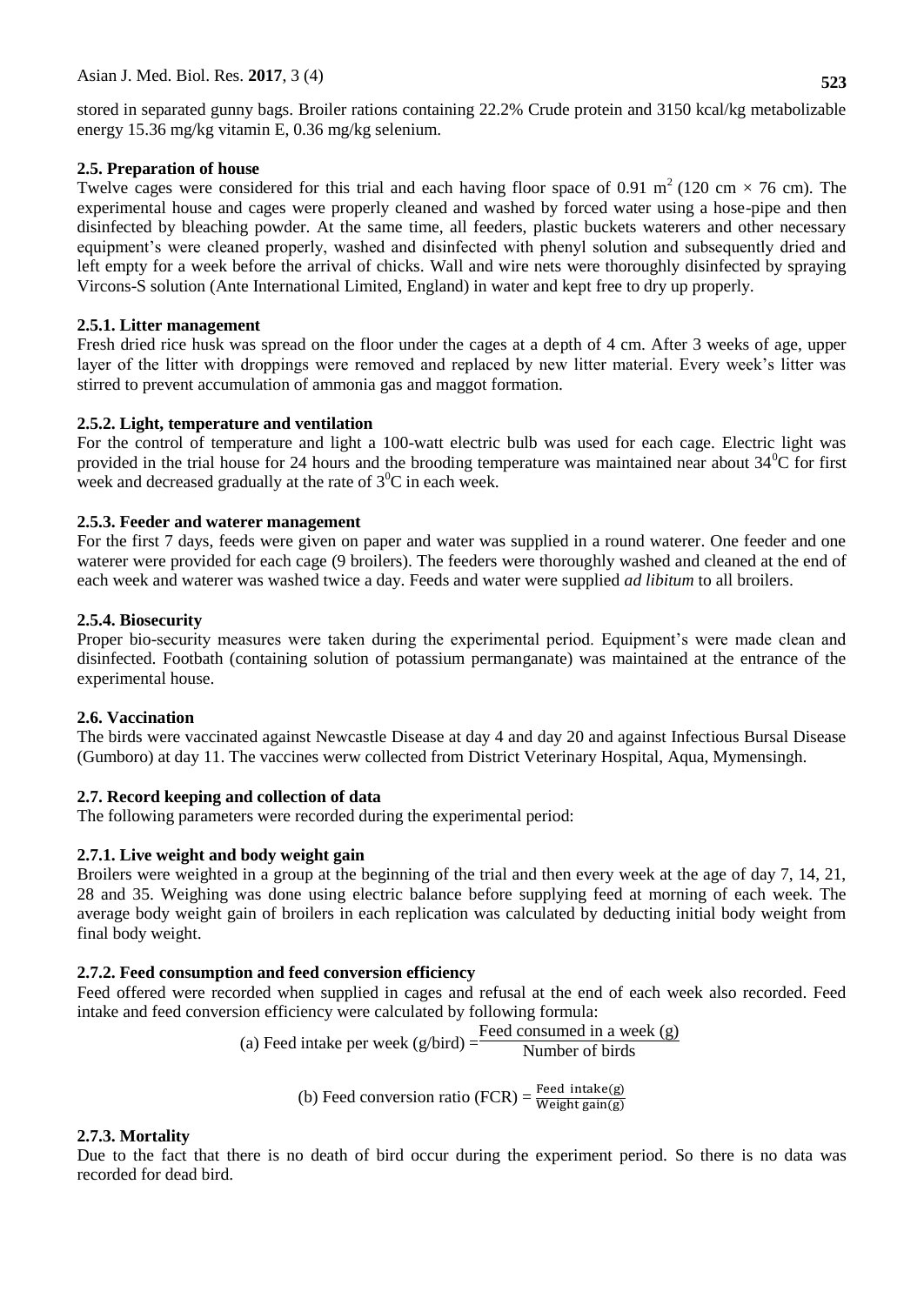### **2.8. Methods of broiler processing**

At the end of the experiment, two broilers from each replication were randomly selected and slaughtered by a sharp knife. Then the chicks were scalded in hot water (55-65  $^{\circ}$ C) for about 3 minutes in order to loosen the feather of the carcasses. Final processing was performed by removal of the head, shank, viscera and lungs of the carcass. Heart and liver was removed from the remaining viscera by cutting them loose and then the gallbladder was removed from liver. The gizzard was removed by cutting it loose in front of the proventiculus and then cutting with both out going incoming and outgoing tracts.

### **2.9. Dressing yield**

During processing several were recorded for live weight, blood loss weight, feather loss weight, dressing percentage, visceral weight, abdominal fat weight, giblet weight, breast meat weight, drumstick meat weight and thigh meat weight.

Dressing yield was calculated by subtracting blood, feather, digestive tract and shank from the live weight but gizzard, liver, abdominal fat head and neck were included with total processing meat. Dressing percentage was calculated by using the following formula:

Dressing percentage = Weight of dressed meat (g)  $*100$ Weight of live bird (g)

## **2.10. Cost and income of broiler production**

The cost of broiler production for each treatment group was calculated based on the market price of feed ingredients, cost of chicks, management cost (Labour, medicine, electricity, litter, and depreciation etc.) to produce per kilogram of live broiler. The income from per kilogram live broiler in different treatment groups was calculated by the selling price of per kilogram live broiler. The net profit was calculated by deducting the cost of production per kilogram live broiler from selling price per kilogram live broiler.

### **2.11. Statistical analysis**

Experimental data were analyzed for different variables accordance with the principle and procedures of Completely Randomize Design (CRD) and difference among the treatment means were determined by the least significant difference (LSD) method.

### **3. Results and Discussion**

### **3.1.1. Live weight (g/bird) in different weeks of birds**

Weekly live weight of broilers are presented in Table 1 where it shows that the initial average live weight (g/bird) of the chicks was 103.85, 103.70,103.96 and 104.56 in treatment groups  $T_0$ ,  $T_1$ ,  $T_2$  and  $T_3$  respectively. The final average live weight (g/bird) of the birds were 1237.28, 1231.85, 1272.59 and 1218.85 in treatment groups  $T_0$ ,  $T_1$ ,  $T_2$  and  $T_3$  respectively. The result indicates that, for body weight there was no significant (p>0.05) differences at 2<sup>nd</sup> and 3<sup>rd</sup> weeks aged birds among the groups. But there was significant (p<0.05) body weight differences in  $4<sup>th</sup>$ , 5th and  $6<sup>th</sup>$  weeks aged birds and all the cases  $T_2$  group performing better.

Kennedy *et al*. (1992) found that the improvement of broilers growth may possible by feeding vitamin E. In another report, decreased growth rate was observed when lohman type broiler chicks were fed graded dose of vitamin E (37.5, 50 or 100 ppm) with the diet (Ayed *et al*., 1988)

| Age (Week)                |                      | <b>Treatments</b>      |                       | SЕ            | Level |                 |
|---------------------------|----------------------|------------------------|-----------------------|---------------|-------|-----------------|
|                           | 10                   |                        |                       |               |       | of significance |
| $\lambda$ nd              | 103.85               | 103.70                 | 103.96                | 104.55        | 9.84  | NS              |
| 2rd                       | 243.47               | 262.21                 | 266.66                | 252.58        | 15.27 | NS              |
| $\varDelta$ <sup>th</sup> | 472.36 $^{b}$        | 479.15 $^{\rm b}$      | 511.48 <sup>a</sup>   | $462.95^{b}$  | 18.08 | $***$           |
| $\tau$ th                 | 757.54 <sup>b</sup>  | $770.35^{b}$           | $802.21$ <sup>a</sup> | $753.31^{b}$  | 21.90 | $***$           |
| 6 <sup>th</sup>           | 1238.28 <sup>b</sup> | $1231.85^{\mathrm{b}}$ | 1272.59 <sup>a</sup>  | $1218.33^{b}$ | 24.51 | $***$           |

### **Table 1. Live weight (g/bird) in different weeks of birds.**

 $T<sub>0</sub>$  (Control i.e without additional vitamin E and Selenium)

 $T_1$  (Control + 50 mg vitamin E and 0.11 mg selenium per kg diet)

 $T_2$  (Control + 100 mg vitamin and 0.22 mg Selenium per kg diet)

 $T_3$  (Control + 150 mg vitamin E and 0.33 mg Selenium per kg diet)

NS= Non-significant,  $* = p < 0.05$ , SE= Standard Error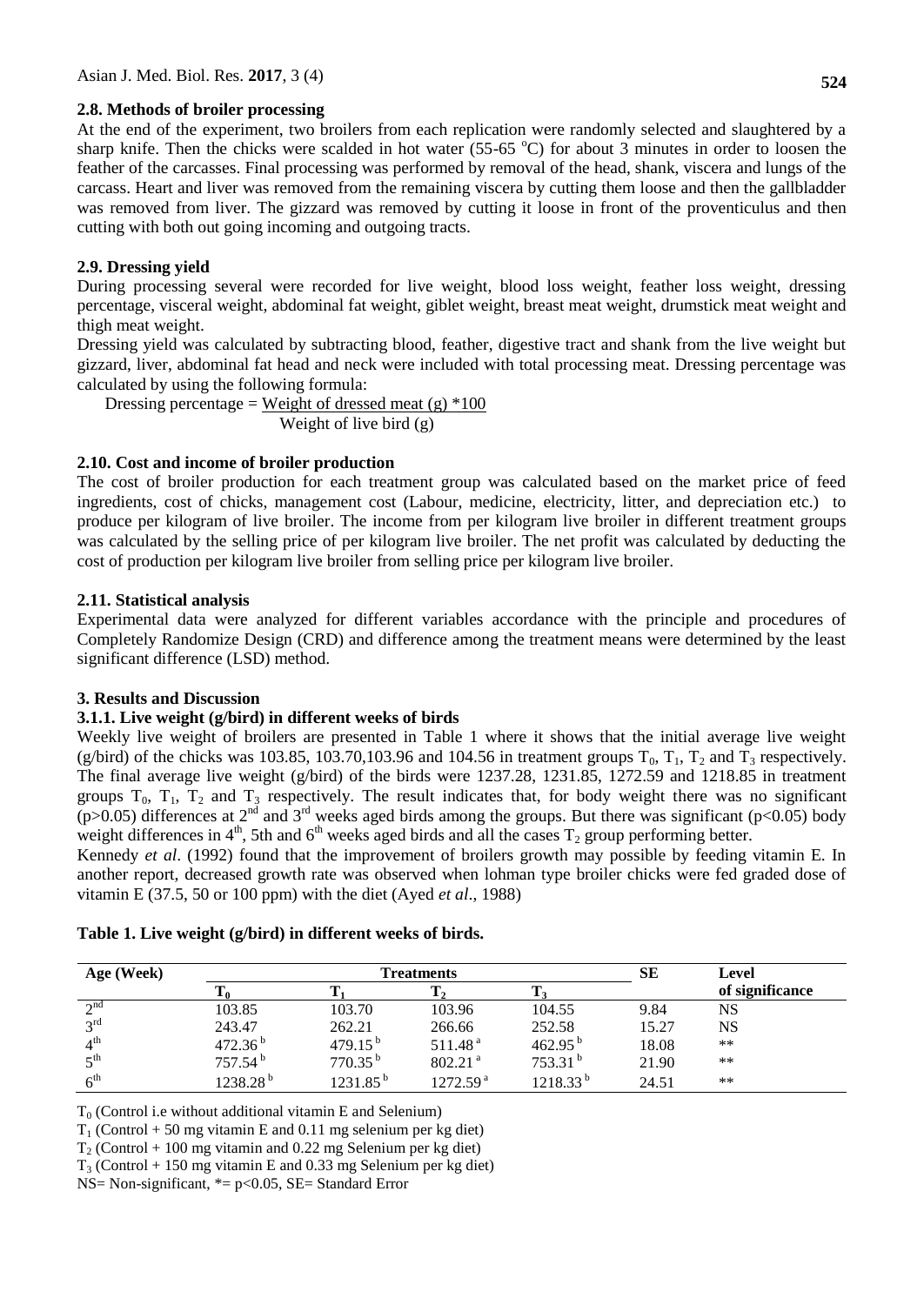### **3.1.2. Live weight gain**

The weekly live weight gain (g/bird) of broilers are presented in Table 2 where it shows that there was no significant difference (p>0.05) among the groups in respect of weekly live weight gain. However, numerical highest weekly live weight gain (480.74 g/bird) was noted in birds fed ration under the treatment of  $T_0$  (control) followed by  $T_2$  (control+100 mg vitamin E and 0.22mg Selenium per kg diet),  $T_3$  (control+150 mg vitamin E and 0.33 mg Selenium per kg diet) and  $T_1$  (control+50 mg vitamin E and 0.11 mg Selenium per kg diet) respectively.

The better weight gain in the treated group of  $T_2$  (control+100 mg vitamin E and 0.22 mg Selenium per kg diet) could be attributed to better digestion and assimilation of dietary nutrients brought about by the presence of 100 mg vitamin E and 0.22 mg Selenium per kg diet in the present experiment. The present findings could be supported with the findings of Yuming *et al*. (2000), Yang hang *et al*. (2000) and Kokosharow *et al*. (1987) who reported the non-significant (p>0.05) difference in weight gain between birds fed different levels of vitamin E and Selenium.

| Age (Week)      | <b>Treatments</b> |        |        |        |       | Level           |
|-----------------|-------------------|--------|--------|--------|-------|-----------------|
|                 |                   |        |        | m      |       | of significance |
| $\lambda$ nd    | 139.62            | 158.51 | 162.70 | 148.03 | 13.51 | NS              |
| 2rd             | 228.89            | 216.94 | 244.82 | 210.37 | 15.27 | NS              |
| $4^{\text{th}}$ | 285.18            | 291.20 | 290.73 | 290.36 | 21.90 | $N_{\rm s}$     |
| $\tau$ th       | 480.74            | 461.48 | 470.07 | 465.52 | 40.81 | <b>NS</b>       |

| Table 2. Effect of supplementation of vitamin E and Selenium on weekly weight gain (g/birds). |  |  |  |
|-----------------------------------------------------------------------------------------------|--|--|--|
|-----------------------------------------------------------------------------------------------|--|--|--|

 $T<sub>0</sub>$  (Control i.e without additional vitamin E and Selenium)

 $T_1$  (Control + 50 mg vitamin E and 0.11 mg selenium per kg diet)

 $T_2$  (Control + 100 mg vitamin and 0.22 mg Selenium per kg diet)

 $T_3$  (Control + 150 mg vitamin E and 0.33 mg Selenium per kg diet)

NS= Non-significant,  $* = p < 0.05$ , SE= Standard Error

#### **3.1.3. Feed consumption**

Average daily feed consumption (g/bird) and the total feed consumption (g/bird) throughout the experimental period are shown in Table 3.The average daily feed consumption (g/bird) was 68.89, 70.10, 71.23 and 70.98 fed on ration under the treatment of  $T_0$  (control),  $T_1$  (control+50 mg vitamin E and 0.11 mg Selenium per kg diet),  $T_2$  (control+100mg vitamin E and 0.22 mg Selenium per kg diet) and  $T_3$  (control+150 mg vitamin E and 0.33 mg Selenium per kg diet) respectively. The results showed that the feed consumption by broilers was not influenced by supplemental vitamin E and Selenium from ''Lolyvit-ES" because the weekly feed intake of all dietary treatment groups were found to be non-significant (p>0.05) in  $2<sup>nd</sup>$ ,  $3<sup>rd</sup>$ ,  $4<sup>th</sup>$  and  $5<sup>th</sup>$  week of the experimental period but it was found to be apparently higher for  $T_2$ than other treatments  $T_0$ ,  $T_1$  and  $T_3$ . These results are in agreement with those of Yuming *et al*. (2000) who suggested that supplementation of vitamin E and Selenium did not influence feed consumption and tended to improve growth and feed utilization. Bhat and Ganai (1999) observed non-significant ( $(p>0.05)$  difference in feed intake broiler diets supplemented with different levels of vitamin E. Similarly, Arrieta (2000) found non-significant (p>0.05) difference in feed intake among the treatment groups when fed different combinations of supplemental vitamin E and Selenium in the diet.

**Table 3. Effect of vitamin E and Selenium on weekly feed consumption (g/ bird**).

| Age (Week)               |                         | <b>freatments</b> |                     |         |       | Level           |
|--------------------------|-------------------------|-------------------|---------------------|---------|-------|-----------------|
|                          | m<br>$\blacktriangle$ 0 |                   | m<br>1 <sub>2</sub> |         |       | of significance |
| $\lambda$ nd             | 299.22                  | 306.82            | 309.79              | 345.15  | 24.87 | NS              |
| $2^{\text{rd}}$          | 464.41                  | 575.07            | 476.07              | 480.15  | 24.50 | NS              |
| $4^{\text{th}}$          | 678.48                  | 701.87            | 703.37              | 709.60  | 34.03 | Ns              |
| $\epsilon$ <sup>th</sup> | 1338.19                 | 1040.04           | 1075.33             | 1020.19 | 60.19 | NS              |

 $T_0$  (Control i.e without additional vitamin E and Selenium)

 $T_1$  (Control + 50 mg vitamin E and 0.11 mg selenium per kg diet)

 $T_2$  (Control + 100 mg vitamin and 0.22 mg Selenium per kg diet)

 $T_3$  (Control + 150 mg vitamin E and 0.33 mg Selenium per kg diet)

 $NS= Non-significant, * = p<0.05, SE= Standard Error$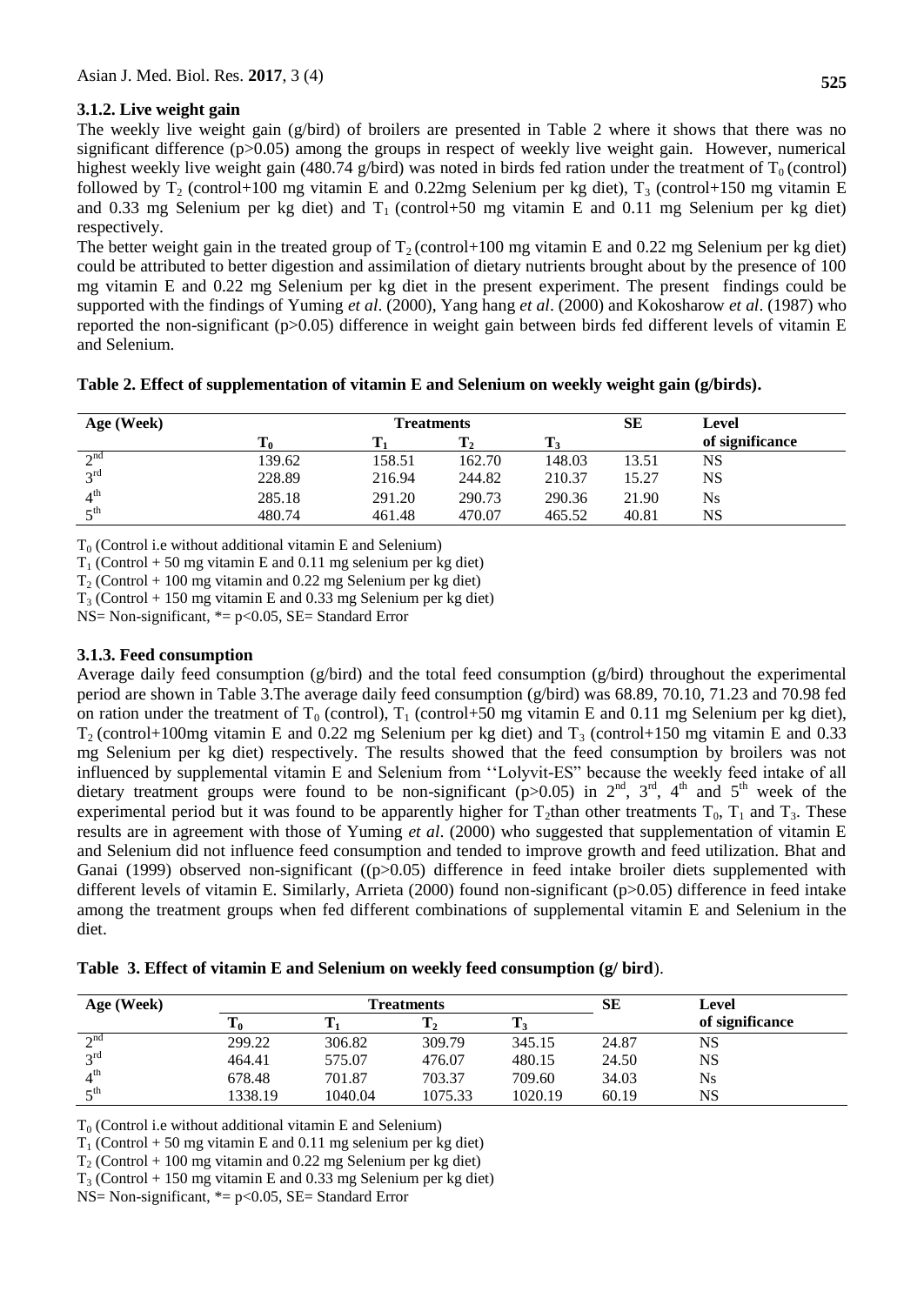#### **3.1.4. Feed conversion ratio (FCR)**

The feed conversion ratio (FCR) of broilers receiving different dietary treatments is shown in Table 4. The feed conversion ratio (FCR) were not significant (p>0.05) at  $4<sup>th</sup>$  and  $5<sup>th</sup>$  week but at  $1<sup>st</sup>$  and  $2<sup>nd</sup>$  week they were significantly different  $(p<0.05)$  among them. The findings of the present experiment are in agreement with those of Yuming *et al*, (2000) and Bhat and Ganai, (1999) who observed no significant affects at supplementation of vitamin E at different levels.

|  |  | Table 4. Effect of supplementation of vitamin E and Selenium on weekly FCR. |  |  |  |  |
|--|--|-----------------------------------------------------------------------------|--|--|--|--|
|--|--|-----------------------------------------------------------------------------|--|--|--|--|

| Age (Week)               |                | <b>Treatments</b> | SЕ                | <b>Level of</b> |      |              |
|--------------------------|----------------|-------------------|-------------------|-----------------|------|--------------|
|                          | πv.            |                   |                   |                 |      | significance |
| $\gamma$ nd              | $2.14^{\circ}$ | $4.93^{b}$        | $1.78^{b}$        | $2.32^{\rm a}$  | 0.10 | ∗            |
| 2rd                      | $2.03^{b}$     | $2.19^{b}$        | $1.94^{\text{a}}$ | $2.28^{b}$      | 0.12 | ∗            |
| 4 <sup>th</sup>          | 2.37           | 2.42              | 2.41              | 2.64            | 0.11 | Ns           |
| $\epsilon$ <sup>th</sup> | 2.16           | 2.25              | 2.15              | 2.29            | 0.30 | NS           |

 $T_0$  (Control i.e without additional vitamin E and Selenium)

 $T_1$  (Control + 50 mg vitamin E and 0.11 mg selenium per kg diet)

 $T_2$  (Control + 100 mg vitamin and 0.22 mg Selenium per kg diet)

 $T_3$  (Control + 150 mg vitamin E and 0.33 mg Selenium per kg diet)

 $NS=$  Non-significant,  $* = p < 0.05$ ,  $SE =$  Standard Error

#### **3.2. Meat yield characteristics/dressing percentage**

The result on body weight, blood, visera, liver, heart, gizzard, shank, drumstick, breast, head and dressed weight (g/ broiler) are given in Table 5. The results indicate that dressed weight, shank and breast weight were significantly (p<0.05) different among treatment groups. Shank weight was highly significant (p<0.01) in  $T_2$ from but there was no different among  $T_0$ ,  $T_1$  and  $T_3$ . Breast weight was highly significant (p<0.01) in  $T_2$  from  $T_0$ ,  $T_1$  and  $T_3$  but there was no difference among  $T_0$ ,  $T_1$  and  $T_3$ .

In case of dressed weight there was significant different ( $p<0.01$ ) in  $T_2$  from  $T_0$ ,  $T_1$  and  $T_3$ but there was no different among  $T_0$ ,  $T_1$  and  $T_3$ . The similar findings were observed by Swain *et al.* (2000) who showed that there is positive significant effect of supplementation of vitamin E and Selenium on relative weight of some organs.

| <b>Parameter</b> |              | <b>Treatments</b>   |                    | SЕ           | Level of |              |
|------------------|--------------|---------------------|--------------------|--------------|----------|--------------|
|                  | $T_0$        | $\mathbf{T}_1$      | $T_{2}$            | $T_3$        |          | significance |
| Live weight      | 1091         | 1135                | 1186               | 1190         | 62.27    | <b>NS</b>    |
| Blood weight     | 34           | 35                  | 37                 | 36.50        | 5.98     | <b>NS</b>    |
| Feather weight   | 52           | 57                  | 65                 | 66           | 7.26     | <b>Ns</b>    |
| Viscera weight   | 217.50       | 222                 | 262                | 214          | 29.28    | <b>NS</b>    |
| Liver weight     | 45           | 42.50               | 55                 | 42           | 5.30     | <b>NS</b>    |
| Heart weight     | 9.50         | 10                  | 12.50              | 10           | 1.27     | <b>NS</b>    |
| Gizzard weight   | 30           | 27.50               | 40                 | 33.50        | 6.96     | <b>NS</b>    |
| Shank weight     | $25^{\rm b}$ | $28.50^{b}$         | 33 <sup>a</sup>    | $25^{\rm b}$ | 3.33     | $\ast$       |
| Drumstick weight | 45           | 50                  | 57                 | 55           | 8.50     | <b>NS</b>    |
| Thigh weight     | 56.50        | 57.50               | 65                 | 70           | 7.96     | <b>NS</b>    |
| Breast weight    | $128.33^{b}$ | $132.50^{b}$        | $155^{\mathrm{a}}$ | $142.5^{b}$  | 15.38    | $\ast$       |
| Head weight      | 36.83        | 45                  | 48                 | 45           | 5.47     | <b>NS</b>    |
| Dressed weight   | $594.66^b$   | 654.26 <sup>a</sup> | $671.86^a$         | $668.96^a$   | 17.86    | $\ast$       |
| dressing %       | 54.50        | 57.60               | 56.60              | 56.20        | 2.30     | <b>NS</b>    |

#### **Table 5. Effect of supplementation of vitamin E and Selenium on different body parts and dressing** %.

 $T<sub>0</sub>$  (Control i.e without additional vitamin E and Selenium)

 $T_1$  (Control + 50 mg vitamin E and 0.11 mg selenium per kg diet)

 $T_2$  (Control + 100 mg vitamin and 0.22 mg Selenium per kg diet)

 $T_3$  (Control + 150 mg vitamin E and 0.33 mg Selenium per kg diet)

NS= Non-significant,  $* = p < 0.05$ , SE= Standard Error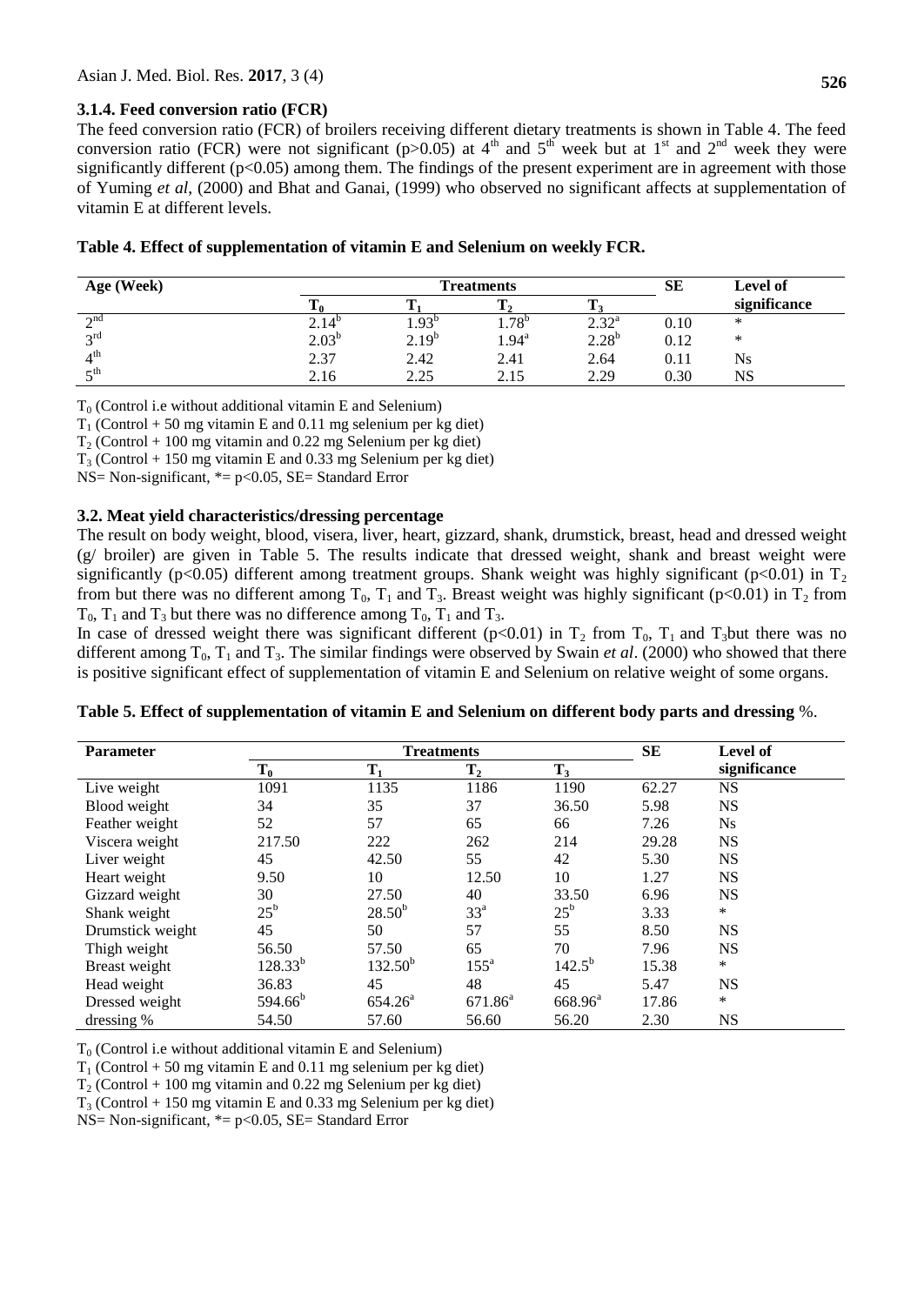#### **3.3. Economy of broiler production**

The economic analysis of broilers on different treatment groups also is presented in Table 6. From the table, it can be seen that there were no significant (p<0.05) difference were observed for feed cost, total cost and net profit. In case of net profit there were no significant ( $p<0.05$ ) differences among treatment groups  $T_0$  (control),  $T_1$  (control+50 mg vitamin E and 0.11 mg Selenium per kg diet),  $T_2$  (control+100mg vitamin E and 0.22 mg Selenium per kg diet) and  $T_3$  (control+150 mg vitamin E and 0.33 mg Selenium per kg diet). The numerically higher value of the net profit (Tk./bird) 117.80 found in  $T_2$  (control+100mg vitamin E and 0.22 mg Selenium per kg diet) due to the higher live weight gain. These results are in agreement with that of Sirbu *et al*. (1980), they reported that high dose of vitamin E increase thyroid activity as a result feed consumption is lower.

| Parameter (Tk./ bird) | <b>Treatments</b> |       |       |       | SE                       | <b>Level of</b>          |
|-----------------------|-------------------|-------|-------|-------|--------------------------|--------------------------|
|                       | 10                |       | Т,    |       |                          | significance             |
| Chick cost            | 17                |       | 17    | 17    | $\overline{\phantom{a}}$ | -                        |
| Feed cost             | 32.24             | 32.80 | 33.3  | 33.22 | 1.61                     | NS                       |
| Supplement            |                   | 1.38  | 2.76  | 4.14  | $\overline{\phantom{a}}$ | $\overline{\phantom{a}}$ |
| Other cost            | 5.46              | 5.46  | 5.46  | 5.46  | $\overline{\phantom{a}}$ | -                        |
| Total cost            | 54.70             | 56.64 | 58.5  | 59.89 | 1.51                     | NS                       |
| Sale income           | 72.31             | 73.91 | 76.35 | 73.13 | 2.17                     | NS                       |
| Net profit            | 17.61             | 17.27 | 17.80 | 13.24 | 2.26                     | NS                       |

| Table 6. Production cost and profit of chicks on different treatments. |  |
|------------------------------------------------------------------------|--|
|------------------------------------------------------------------------|--|

 $T<sub>0</sub>$  (Control i.e without additional vitamin E and Selenium)

 $T_1$  (Control + 50 mg vitamin E and 0.11 mg selenium per kg diet)

 $T_2$  (Control + 100 mg vitamin and 0.22 mg Selenium per kg diet)

 $T_3$  (Control + 150 mg vitamin E and 0.33 mg Selenium per kg diet)

 $NS= Non-significant, * = p<0.05, SE= Standard Error$ 

In the experiment, it was observed that there were no significant  $(p<0.05)$  differences in live weight gain, feed consumption, feed conversion ratio, meat yield characteristics and net profit of chicks fed different level of supplemental vitamin E and Selenium in broiler rations. Although the numerical vitamin improvement of live weight gain and feed conversion ratio of the treatment group  $T_1$  was observed. Many researchers have reported that the combination of higher level of vitamin E and Selenium in the diets of broiler could be beneficial for their cellular and hormonal immune response (Swain *et al*., 2000 and Whitacre *et al*., 1987). The supplementation of 100 mg vitamin E and 0.22 mg Selenium from ''LoLyvit-ES'' may have some positive impact on cellular and hormonal immune response under Bangladesh condition.

### **4. Conclusions**

Based on the above findings, the result suggested that supplementation of Vitamin E 100 mg and 0.22 mg Selenium per kg diet from ''Lolyvit-ES'' as a source of Vitamin E and Selenium may be used in broiler rations.

### **Acknowledgements**

The author would like to give thanks to Department of Animal Nutrition, Bangladesh Agricultural University, Mymensingh-2202, Bangladesh.

### **Conflict of interest**

None to declare.

### **References**

- Ahmad S and Islam N, 1990. Backyard Poultry Development Project in 100 village. Proceeding of the 1<sup>st</sup> conference of Bangladesh Animal Husbandry Association. 23-24 February 1985, BARC, Dhaka, Bangladesh. pp.133-138.
- Arrieta JM, CA Diaz, E Avila-gonzalez, R Guinzberg-perrus and E Pina-Garza, 2000. Oxidative hepatic status and productive behavior of broilers, fed on two sources of selenium and high levels of vitamin E and C. Veterinaria-Mexico, 31: 113-119.
- Ayed LA, R Dafall and S Adam, 1988. Effects of various levels of dietary vitamin E on broiler chicks. Veterinary Human Toxicology, 31: 50-53.